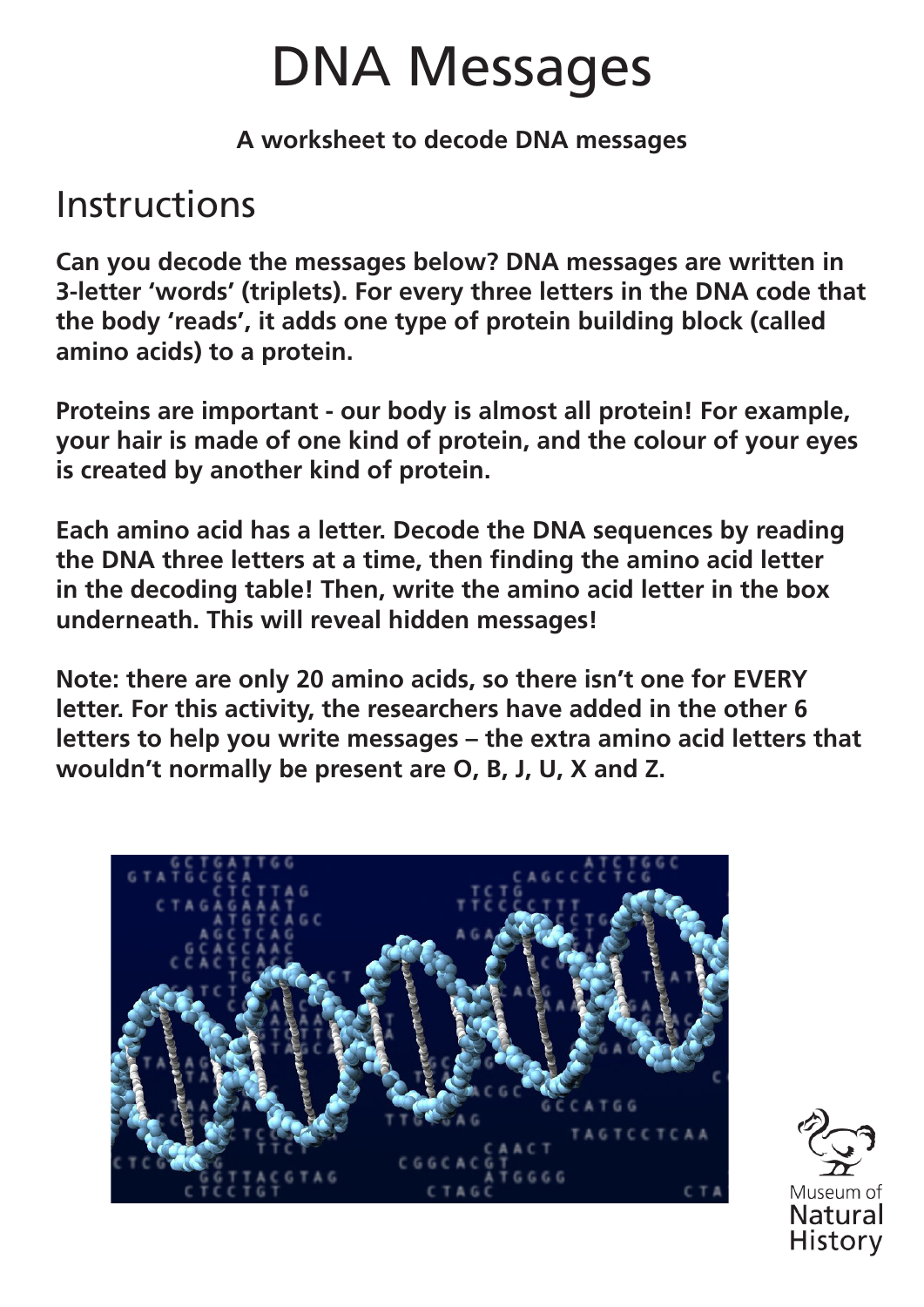

### The Messages:

#### **Message 1:**

| DNA letters   ATG   TAG   AGT   GAA   TAG   ATG |  |  |  |
|-------------------------------------------------|--|--|--|
| <b>LAmino Acid</b>                              |  |  |  |

**Message 2:**

| <b>DNA letters   GAT   AAT   GCT</b> |  |  |
|--------------------------------------|--|--|
| <b>Amino Acid</b>                    |  |  |

**Message 3:**

| DNA letters   A G C   A T G   C T T   C T T   A C T   C A T   A T T   G A A |  |  |  |  |
|-----------------------------------------------------------------------------|--|--|--|--|
| <b>LAmino Acid</b>                                                          |  |  |  |  |

**Message 4:**

| Amino Acid |  |  |  |  |
|------------|--|--|--|--|

**Message 5:**

| <b>IDNA letters   TGT   CTT   GAT   CTT   AAT</b> |  |  |  |
|---------------------------------------------------|--|--|--|
| <b>LAmino Acid</b>                                |  |  |  |

**Message 6:**

| $\vert$ DNA letters $\vert$ G A C $\vert$ A T A $\vert$ G T T $\vert$ G A G $\vert$ A G $\vert$ A G T $\vert$ A T A $\vert$ A C C $\vert$ T A T $\vert$ |  |  |  |  |  |
|---------------------------------------------------------------------------------------------------------------------------------------------------------|--|--|--|--|--|
| Amino Acid                                                                                                                                              |  |  |  |  |  |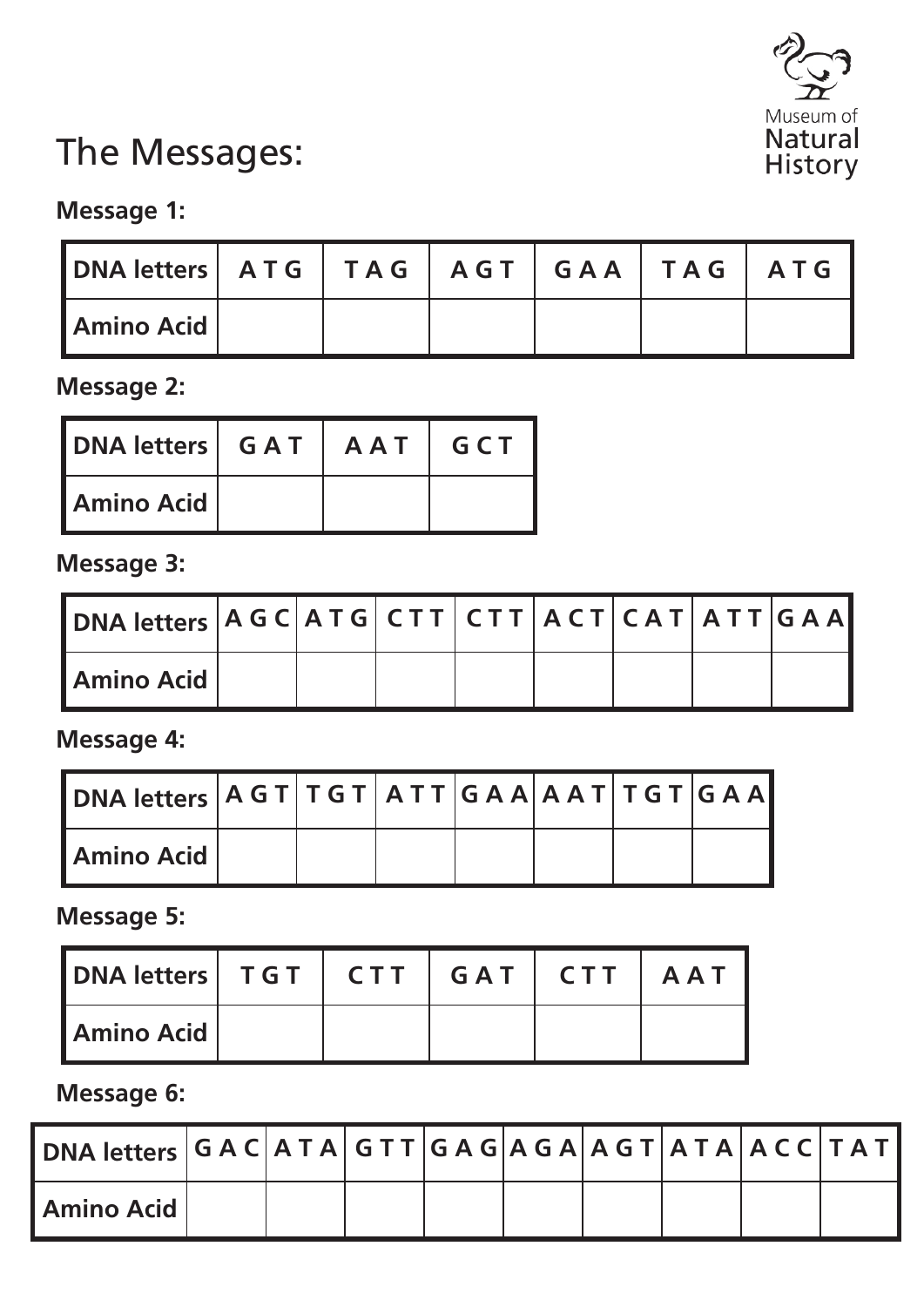# The Messages (2):



#### **Message 7:**

| DNA letters   GGG   GAG   AAC   GAA   AGT |  |  |  |
|-------------------------------------------|--|--|--|
| <b>I Amino Acid</b>                       |  |  |  |

**Message 8:**

| DNA letters   AGT   TAG   CCC   GAA   AGG |  |  |  |
|-------------------------------------------|--|--|--|
| <b>Amino Acid</b>                         |  |  |  |

**Message 9:**

| <b>Amino Acid</b> |  |  |  |  |
|-------------------|--|--|--|--|

**Message 10:**

| <b>DNA letters   CGC   AAT   GCC</b> |  |  |
|--------------------------------------|--|--|
| Amino Acid                           |  |  |

**Message 11:**

| <b>letters</b>              | DNA GAATGAACCAGGGGCCTGTACCATTCTTAAC |  |  |  |  |  |
|-----------------------------|-------------------------------------|--|--|--|--|--|
| <b>Amino</b><br><b>Acid</b> |                                     |  |  |  |  |  |

**Message 12:**

| DNA letters   TTT   CGT   TAG   ATT   ACC |  |  |  |
|-------------------------------------------|--|--|--|
| l Amino Acid                              |  |  |  |